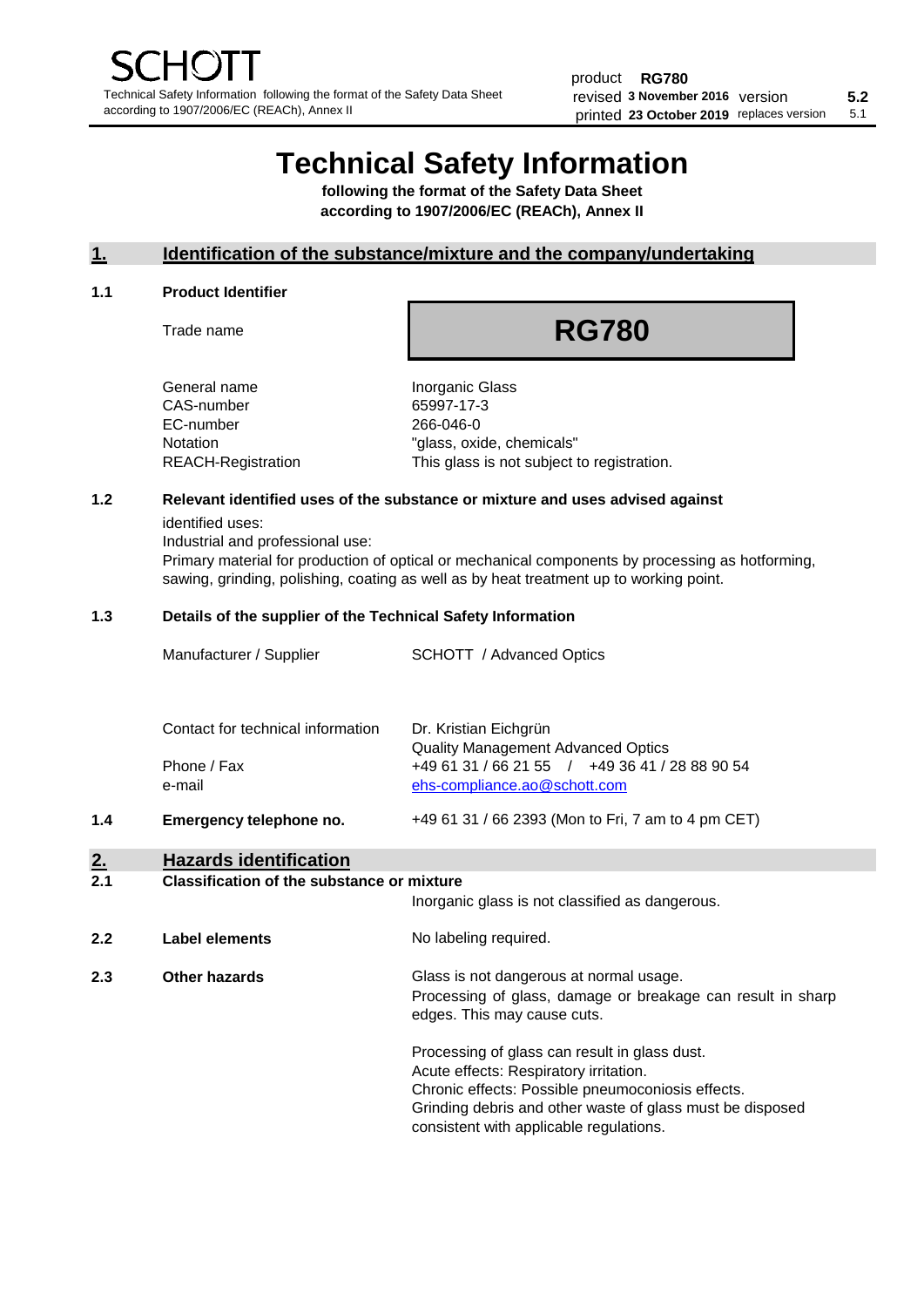# **3. Composition/information on ingredients**

#### **3.1 Substances**

As the substance glass is not included in the candidate list of substances of very high concern, currently there are no information duties according to article 33 of REACH. However for the production of glass we may use substances, which are on the candidate list and had been included in Annex XIV of the REACH regulation or could be included in future . These powdery substances are not present as such in the final glass; they are fully integrated into the glass matrix through the melting process. Thus they loose their original characteristics. The main components are listed as additional information in chapter 16. For more information please refer to ehs-compliance.ao@schott.com.

#### **3.2 Mixtures**

Glass is classified as substance acc. to regulation (EC) No 987/2008 (amending of Reach-Reg.).

#### **4. First aid measures**

#### **4.1 Description of first aid measures**

| <b>General information</b> | Glass is no hazardous substance. The following information<br>refer to glass dust and glass splinter which may result from<br>processing or breakage. |
|----------------------------|-------------------------------------------------------------------------------------------------------------------------------------------------------|
| <b>After inhalation</b>    | Supply fresh air; consult doctor in case of complaints                                                                                                |
| After skin contact         | Normally not dangerous.                                                                                                                               |
|                            | Consult doctor in case of complaints.                                                                                                                 |
| After eye contact          | Rinse under running water.                                                                                                                            |
|                            | Consult doctor in case of complaints.                                                                                                                 |
| <b>After swallowing</b>    | Consult doctor                                                                                                                                        |

#### **4.2 Most important symptoms and effects, both acute and delayed**

none known

**4.3 Indication of immediate medical attention and special treatment needed** 

|     |                                                                     | none                           |
|-----|---------------------------------------------------------------------|--------------------------------|
| 5.  | <b>Fire fighting measures</b>                                       |                                |
| 5.1 | <b>Extinguishing media</b>                                          | no requirements                |
| 5.2 | Special hazards arising from the substance or mixture               | none. Glass is noncombustible. |
| 5.3 | <b>Advice for firefighters</b>                                      | none                           |
| 6.  | <b>Accidental release measures</b>                                  |                                |
| 6.1 | Personal precautions, protective equipment and emergency procedures |                                |
|     |                                                                     | none                           |
| 6.2 | <b>Environmental Precautions</b>                                    | none                           |
| 6.3 | Methods and material for containment and cleaning up                | none                           |
| 6.4 | Reference to other sections                                         | none                           |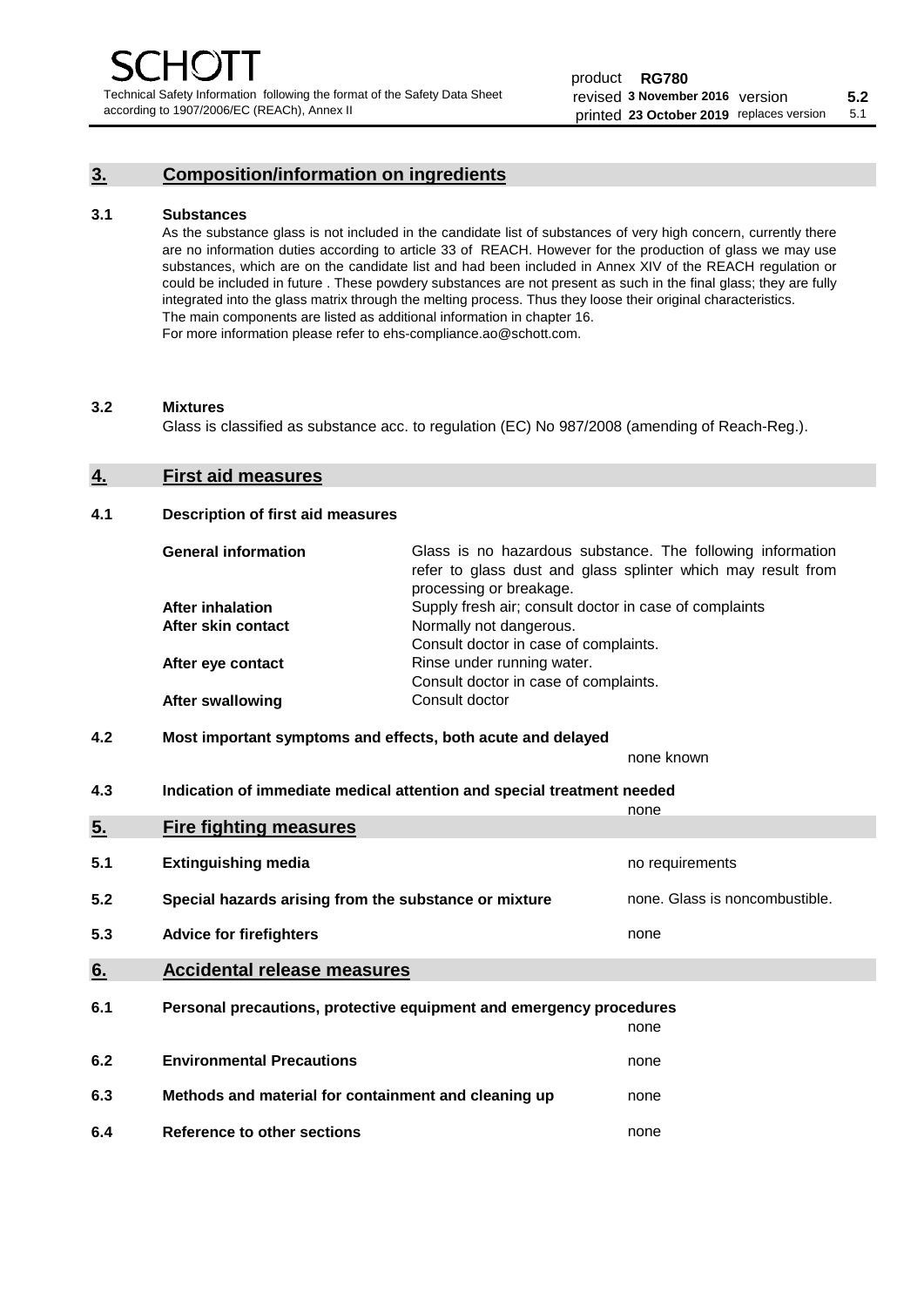| $\frac{7}{7.1}$ | <b>Handling and storage</b>                                                                                                                                                                                                                                                                                                                                                                                                    |                                                                                                                                                                                                                                                                                                                                        |  |  |
|-----------------|--------------------------------------------------------------------------------------------------------------------------------------------------------------------------------------------------------------------------------------------------------------------------------------------------------------------------------------------------------------------------------------------------------------------------------|----------------------------------------------------------------------------------------------------------------------------------------------------------------------------------------------------------------------------------------------------------------------------------------------------------------------------------------|--|--|
|                 | <b>Precautions for safe handling</b><br>Avoid breakage because of injury risk by sharp edges.                                                                                                                                                                                                                                                                                                                                  |                                                                                                                                                                                                                                                                                                                                        |  |  |
| 7.2             | Conditions for safe storage, including any incompatibilities<br>Store in dry environment. Avoid excessive humidity.                                                                                                                                                                                                                                                                                                            |                                                                                                                                                                                                                                                                                                                                        |  |  |
| 7.3             | see section 1.2<br>Specific end use(s)                                                                                                                                                                                                                                                                                                                                                                                         |                                                                                                                                                                                                                                                                                                                                        |  |  |
| 8.              | <b>Exposure controls / personal protection</b>                                                                                                                                                                                                                                                                                                                                                                                 |                                                                                                                                                                                                                                                                                                                                        |  |  |
| 8.1             | <b>Control parameters</b><br>Regulation<br>Value<br>0,3 mg / $m3$<br>peak limit<br>no information<br>teratogenic                                                                                                                                                                                                                                                                                                               | In case of dust formation, declaration for FUSED SILICA, CAS-No: 60676-86-0<br>TRGS 900 - GERMAN OCCUPATIONAL EXPOSURE LIMIT VALUES (01/2006)<br>(EXPOSURE LIMIT VALUE) with reference to the respirable fraction.<br>There is no reason to fear a risk of damage to the developing embryo<br>or foetus when limit value is adhered to |  |  |
| 8.2             | <b>Exposure controls</b><br>Technical measures and appropriate work processes have higher priority than personal<br>protective equipment. Provide adequate ventilation by local exhaust ventilation or ventilation<br>in general.<br>Adequate assessment tools for verification of effectivity of the protective measures includes<br>methods of measurements as described in "Technischen Regeln for Gefahrstoffe (TRGS) 402. |                                                                                                                                                                                                                                                                                                                                        |  |  |
|                 | <b>Respiratory Protection</b>                                                                                                                                                                                                                                                                                                                                                                                                  | Technical measure: wet grinding/processing, avoid dust<br>formation.<br>If glass dust or particulates are above the national exposure<br>limits use a national approved respirator for dust and fibers.                                                                                                                                |  |  |
|                 | <b>Hand Protection</b>                                                                                                                                                                                                                                                                                                                                                                                                         | Use protective gloves and safety wristbands for protection<br>against cut injuries.                                                                                                                                                                                                                                                    |  |  |
|                 | Eye Protection                                                                                                                                                                                                                                                                                                                                                                                                                 | Use industrial safety glasses that meet national standards.                                                                                                                                                                                                                                                                            |  |  |
|                 | <b>Personnel Protection</b>                                                                                                                                                                                                                                                                                                                                                                                                    | Use safety skirting for protection from sharp edges.<br>Wear safety shoes.                                                                                                                                                                                                                                                             |  |  |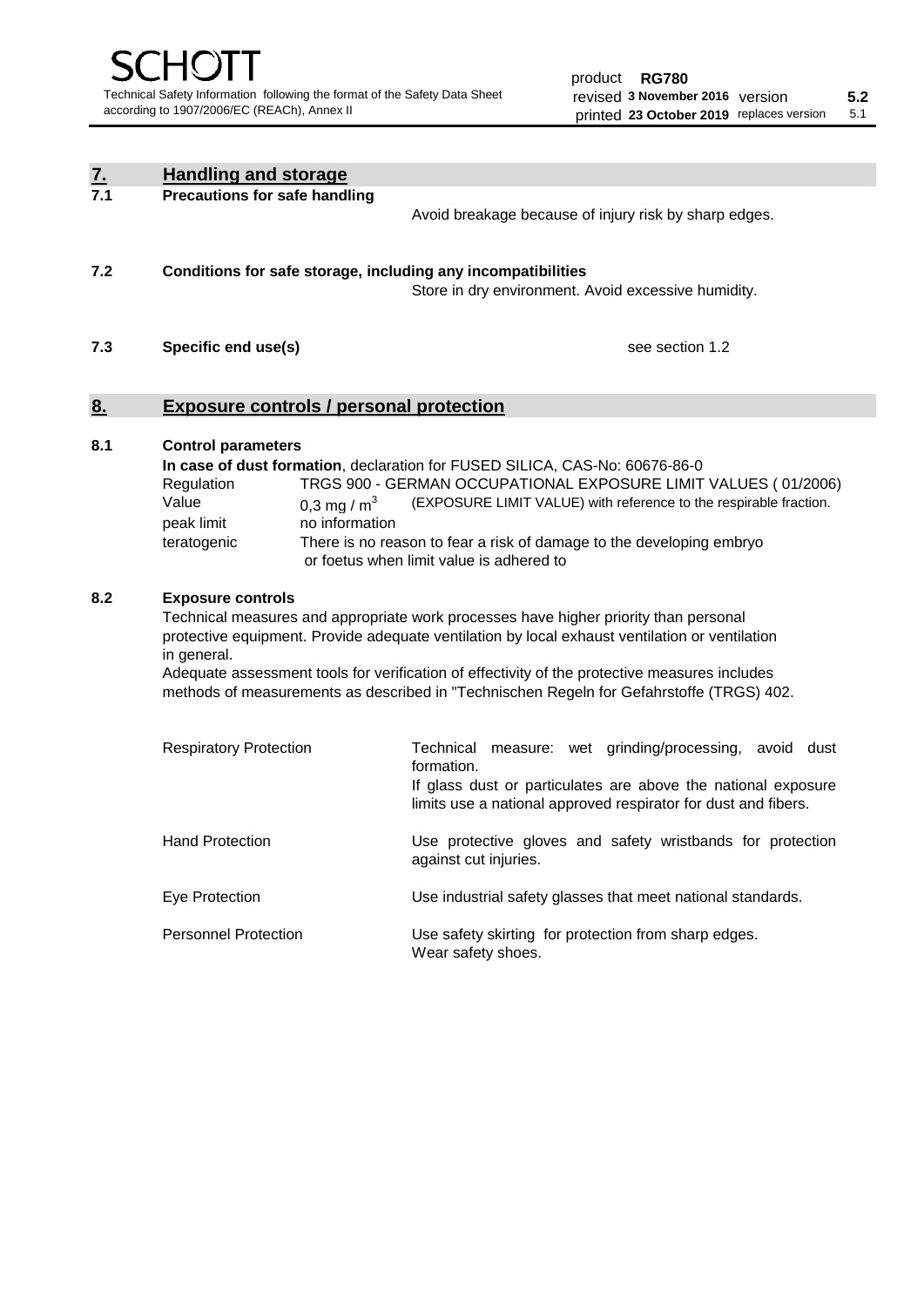Technical Safety Information following the format of the Safety Data Sheet according to 1907/2006/EC (REACh), Annex II

# **9. Physical and chemical properties**

**9.1 Information on basic physical and chemical properties**

|     | Appearance                            |                                                    |
|-----|---------------------------------------|----------------------------------------------------|
|     | <b>Physical state</b>                 | solid                                              |
|     | Colour                                | transparent or coloured                            |
|     | <b>Odour</b>                          | odourless                                          |
|     | pH-value                              | not applicable                                     |
|     | Boilling point/boilling range         | not applicable                                     |
|     | Melting point/melting range           | 552 °C                                             |
|     |                                       | Transformation temperature according to ISO 7884-8 |
|     | <b>Flashpoint</b>                     | not combustible                                    |
|     | <b>Combustibility</b>                 | not combustible                                    |
|     | Ignition temperature                  | none                                               |
|     | <b>Auto flammability</b>              | none                                               |
|     | Danger of explosion                   | none                                               |
|     | <b>Explosive limits upper / lower</b> | none                                               |
|     | <b>Oxidizing characteristics</b>      | none                                               |
|     | Vapour pressure                       | not applicable                                     |
|     | Density (20 °C)                       | $2,94$ g/ccm                                       |
|     | <b>Water solubility</b>               | not applicable                                     |
|     | <b>Fat solubility</b>                 | not applicable                                     |
|     | n-octanol-water partition coefficient | not applicable                                     |
|     | <b>Other information</b>              | none                                               |
| 9.2 | <b>Other information</b>              | none                                               |

# **10. Stability and Reactivity**

#### **10.1 Reactivity**

Glass is a stable material. Glass is inert to many chemicals, but may react to hot, strong alkaline solutions and with hydrofluoric, fluorosilicic and phosphoric acids. When heated to temperatures above the melting point, metal oxide fumes may be emitted.

Glass is an amorphous, inorganic, usually transparent or translucent substance consisting of a mixture of silicates or sometimes borates or phosphates as glass formers. With additions of modifiers a melt is produced at high temperatures, that cools to a solid state without crystallization.

#### **10.2 Chemical stability**

Glass is stable at normal environmental conditions.

**10.3 Possibility of hazardous reactions** 

No hazardous reactions at intended use.

| 10.4 | <b>Conditions to avoid</b>       | see section 10.1 |
|------|----------------------------------|------------------|
| 10.5 | Incompatible materials           | see section 10.1 |
| 10.6 | Hazardous decomposition products | see section 10.1 |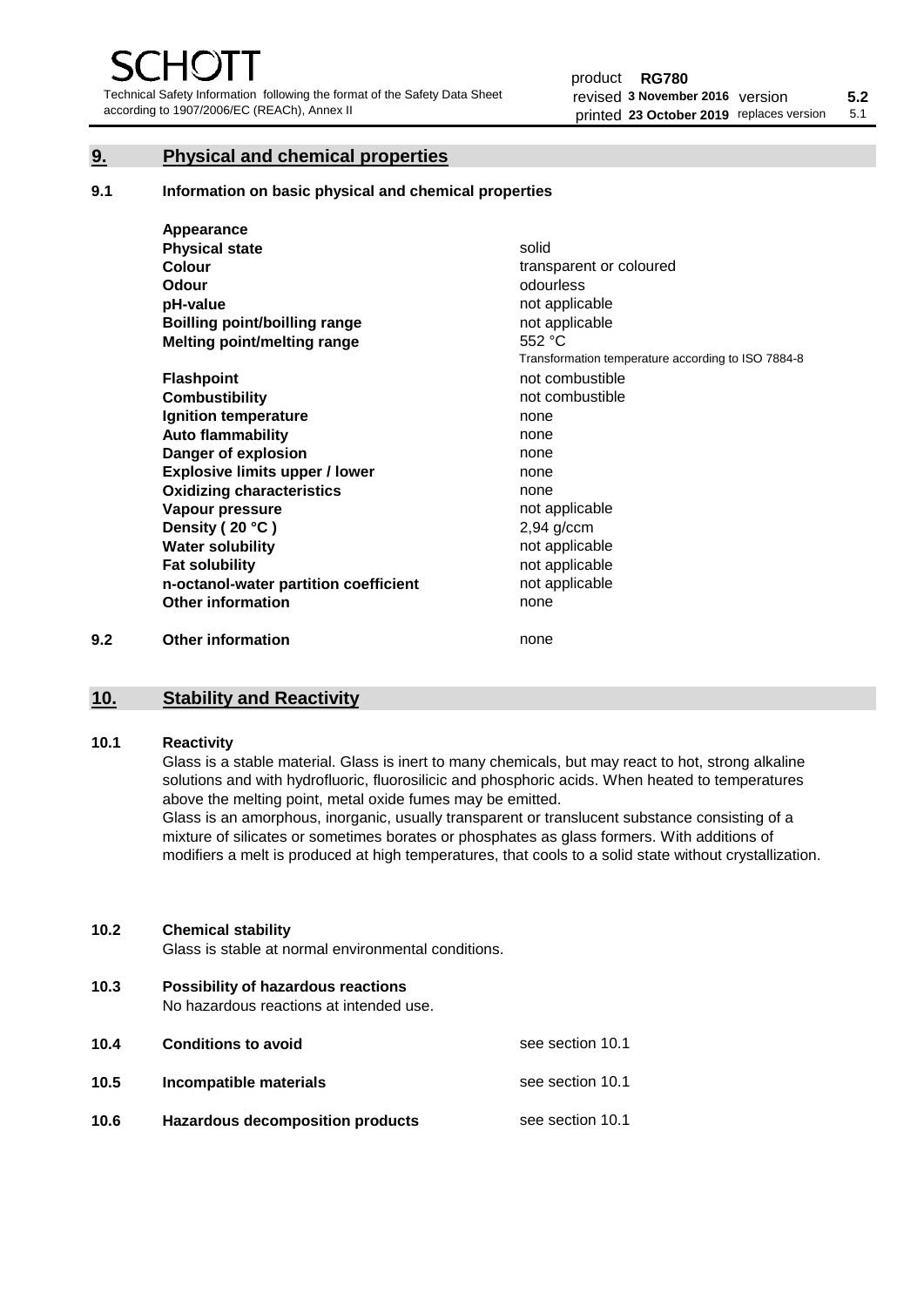unknown unknown unknown

unknown unknown unknown

Disposal according to local regulations

# **11. Toxicological information**

**11.1 Information on toxicological effects** Toxicological data are not available.

# **12. Ecological information**

- **12.1 Toxicity**
- **12.2 Persistence and degradability**
- **12.3 Bioaccumulative potential**
- **12.4 Mobility in soil**
- **12.5 Results of PBT and vPvB assessment**
- **12.6 Other adverse effects**

# **13. Disposal considerations**

**13.1 Waste treatment methods**

| <u>14.</u> | <b>Transport information</b>                                            |                     |
|------------|-------------------------------------------------------------------------|---------------------|
| 14.1       | <b>UN Number</b>                                                        | no requirements     |
| 14.2       | <b>UN Proper Shipping Name</b>                                          | no requirements     |
| 14.3       | <b>Transport hazard class(es)</b>                                       | no requirements     |
| 14.4       | Packing group                                                           | no requirements     |
| 14.5       | <b>Environmental hazards</b>                                            | no requirements     |
| 14.6       | Special precautions for user                                            | see sections 6 to 8 |
| 14.7       | Transport in bulk according to Annex II of MARPOL73/78 and the IBC Code |                     |
|            |                                                                         | no requirements     |

## **15. Regulatory information**

## **15.1 Safety, health and environmental regulations/legislation specific for the substance or mixture**

- **REACH** Under REACH glass is classified as a "Substance". According to Appendix V Number 11 of the REACh regulation glass is exempted from registration if specified conditions are met. SCHOTT AG, Advanced Optics has examined this conditions for its products. This glass is not subject to registration.
- **RoHS** This glass does not contain - according to our knowledge - materials in concentrations, whose placing on the market is forbidden in accordance to the current requirements of the European Directive 2011/65/EU. This glass contains cadmium to achieve it's particular characteristics. It is compliant to the RoHS due to the exemptions specified in the annex of the RoHS.

**United Nations Globally Harmonized System (UN-GHS) related to safety information.**

This information considers also the requirements of the UN-GHS related to safety information.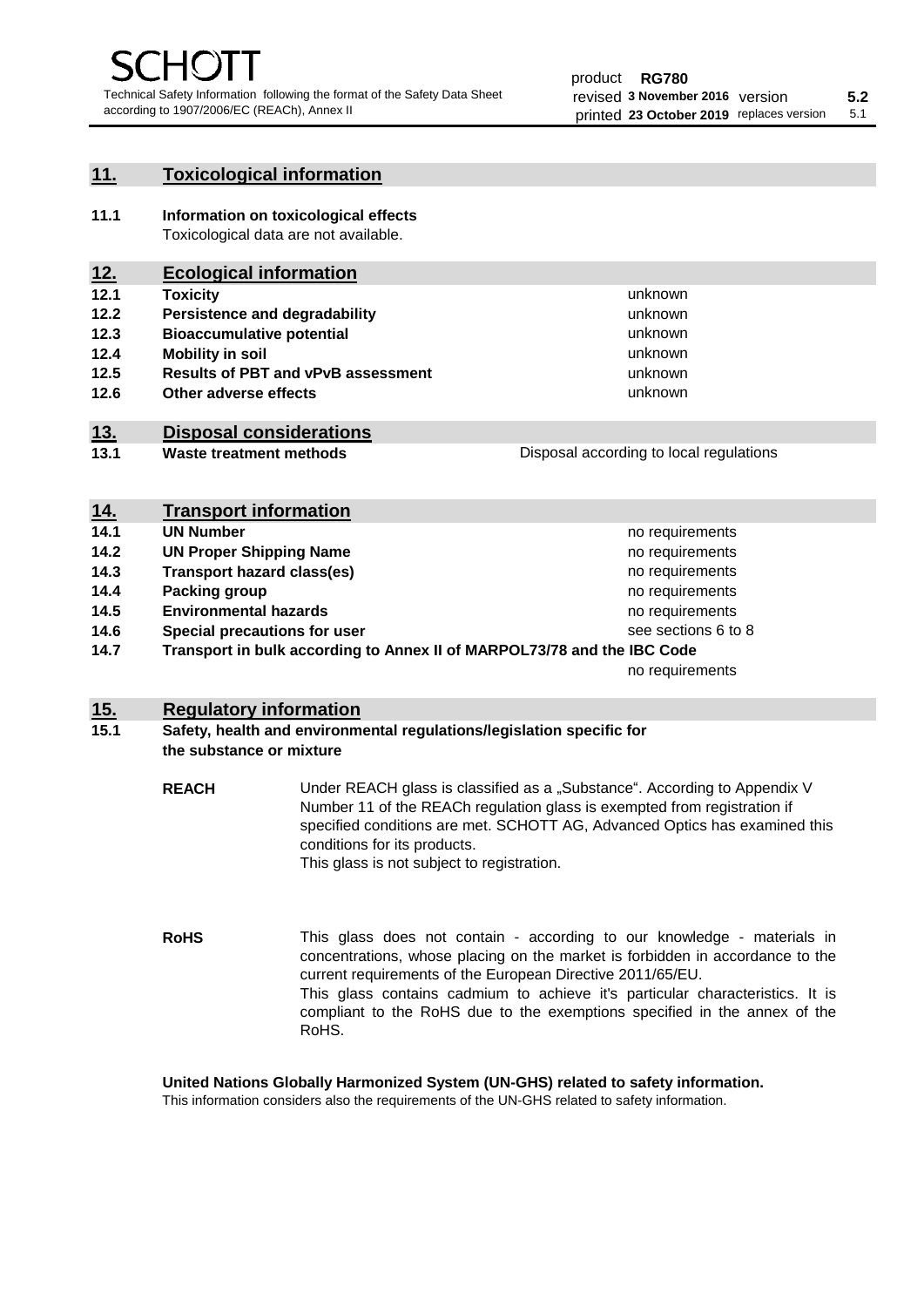Technical Safety Information following the format of the Safety Data Sheet according to 1907/2006/EC (REACh), Annex II

# **15.2 Chemical Safety Assessment**

A Chemical Safety Assessment has not been carried out.

# **16. Other information**

#### **16.1 Composition of mixture according to raw materials, based on the oxides.** 5.1

| chemical           |               | proportion    | <b>SVHC (REACH)</b> | Reg.      | <b>OSHA</b>                                             | <b>ACGIH</b>                                 | Carc. |
|--------------------|---------------|---------------|---------------------|-----------|---------------------------------------------------------|----------------------------------------------|-------|
| name               | <b>CAS-No</b> | of weigth (%) | (Y/N)               | (Y/N)     | <b>PEL</b>                                              | TLV                                          | (Y/N) |
| Arsenic Trioxide   | 1327-53-3     | < 1           | Yes                 | Yes       | 0.01 mg/m <sup>3</sup> 0.01 mg/m <sup>3</sup>           |                                              | Yes   |
| <b>Boron Oxide</b> | 1303-86-2     | $1 - 10$      | Yes                 | Yes       |                                                         | 15 mg/m <sup>3</sup> 10 mg/m <sup>3</sup>    | No.   |
| Cadmium            | 7440-43-9     | < 1           | Yes                 | Yes       | $0.005$ mg/m <sup>3</sup> $0.01$ mg/m <sup>3</sup>      |                                              | Yes   |
| Cadmium Oxide      | 1306-19-0     | < 1           | Yes                 | Yes       | $0.2 \text{ ma/m}^3$ 0.01 mg/m <sup>3</sup>             |                                              | Yes   |
| Chlorine           | 7782-50-5     | < 1           | <b>No</b>           | Yes       | 3 mg/m <sup>3</sup> (Ceiling) 0.5 ppm mg/m <sup>3</sup> |                                              | No.   |
| Potassium Oxide    | 12136-45-7    | $20 - 30$     | <b>No</b>           | <b>No</b> | N/A                                                     | N/A                                          | No.   |
| Sodium Oxide       | 1313-59-3     | < 1           | No                  | <b>No</b> | N/A                                                     | N/A                                          | No.   |
| Sulfur             | 7704-34-9     | < 1           | <b>No</b>           | Yes       | N/A                                                     | N/A                                          | No.   |
| Antimony Trioxide  | 1309-64-4     | < 1           | No                  | Yes       | $0.5 \text{ mg/m}^3$ 0.5 mg/m <sup>3</sup>              |                                              | Yes   |
| Selenium           | 7782-49-2     | < 1           | <b>No</b>           | Yes       | $0.2 \,\mathrm{mg/m^3}$                                 |                                              | No.   |
| Silica             | 14808-60-7    | $40 - 50$     | No                  | Yes       |                                                         | $0.1 \text{ mg/m}^3$ 0.025 mg/m <sup>3</sup> | No.   |
| Tellurium          | 13494-80-9    | $1 - 10$      | <b>No</b>           | Yes       | $0.1 \text{ mq/m}^3$ 0.1 mg/m <sup>3</sup>              |                                              | No.   |
| Zinc Oxide         | 1314-13-2     | $20 - 30$     | No                  | Yes       | 5 mg/m <sup>3</sup> (fume) 2 mg/m <sup>3</sup> (R dust) |                                              | No.   |

**The classification and limiting values are valid for the raw materials, see section 3. Glass is not a substance of very high concern (SVHC).**

#### **Explanations to the data in the table**

| SVHC(REACH)        | The raw material is listed in the candidate list of the substances of very high<br>concern                                                                 |
|--------------------|------------------------------------------------------------------------------------------------------------------------------------------------------------|
| Reg.               | Regulated chemical substance per list OSHA Regulations (Standards - 29 CFR)<br>Subpart 1910.1000 Tables Z1 to Z3 Limits for Air Contaminants               |
| OSHA / PEL         | Permissible exposure limit – for chemical materials, issued by the OSHA                                                                                    |
| <b>ACGIH / TLV</b> | Threshold limit value - chemical substances classification by the ACGIH                                                                                    |
| <b>OSHA</b>        | Occupational Safety and Health Administration, an organization of the US.<br>Department of Labor (www.osha.gov).                                           |
| <b>ACGIH</b>       | American Conference of Governmental Industrial Hygienists (ACGIH), an<br>member-based organization that advances occupational and environmental<br>health. |
| Carc.              | Chemical substance classified as carcinogen                                                                                                                |